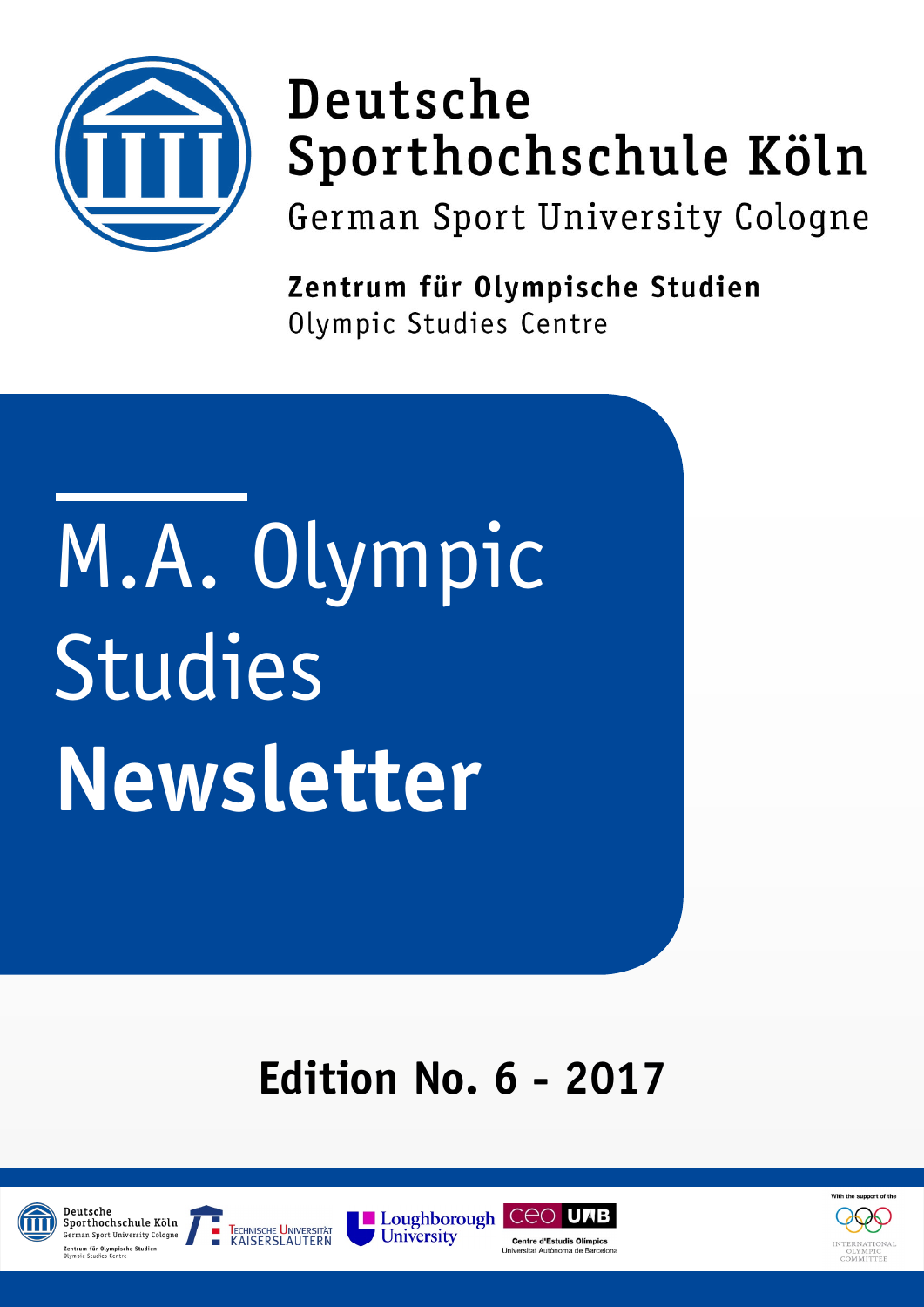### **Foreword**

Dear all,

It is my sincere pleasure to once again welcome you to our newsletter. The positive feedback on this initiative we have received from graduates and participants of the M.A. Olympic Studies has encouraged us to continue our efforts and edit the 6<sup>th</sup> edition.

The newsletter is the result of a collaboration between staff members of the Olympic Studies Centre (OSC) of the German Sport University Cologne (GSU) and representatives of our partner OSCs in the organization and delivery of the programme. To everyone



involved in this editing project, which is continuously increasing in quality, let me take the opportunity to thank you for your support and contributions. It is crucial to continue to develop the newsletter as it serves not only as a tool for delivering information throughout the programme's community but also as an effective platform for showcasing the M.A. Olympic Studies within the academic and Olympic spheres. Evidence for this can be found in the fact that a significant number of applicants for the  $6<sup>th</sup>$  intake referenced the newsletter as a means of learning about the programme.

For those who have read one of our earlier editions, you should have noticed that we have made some rather large changes in terms of our publishing format. The  $6<sup>th</sup>$  edition of the newsletter is thus also the 1<sup>st</sup> edition of our e-newsletter. Further, we have updated the layout of the pdf version and created a new platform on our website to host the newsletter's online articles. By this we have met the suggestion of our alumni, who were in favour of modernizing the newsletter's format. The design we selected was based on various examples, including the impressive newsletter of the IOC`s Olympic Studies Centre, proposed by our esteemed alumni. Now, as we have commenced this new project, I ask for your feedback on our end product so that we may improve for our next edition.

Unlike the publishing format, the structure of content has not changed. The sections are self-explanatory and address the programme's latest developments and the initiatives of the OSCs involved in its production. Assuming your previous knowledge of our former newsletters, I will not go into detail on each section here. It is our intention that the information included should be of interest for you and that it will stimulate discussion amongst yourselves. If this occurs, we have achieved a relevant objective of the newsletter – namely to stay connected.

Last but not the least, I want to use our communication platform to congratulate our colleague Prof. Dr. Karen Joisten, who has made a significant contribution to the programme since it started in September 2010. Prof. Joisten has accepted a full professorship in Ethics and Philosophy at the University of Kaiserslautern, Germany. This is a wonderful achievement and evidence of her international expertise in research and teaching. I am sure that we and you as participants will benefit greatly from her continual development.

Enjoy reading the issue.

Best wishes,

Stephan Wassong (Executive Director of the M.A. Olympic Studies)









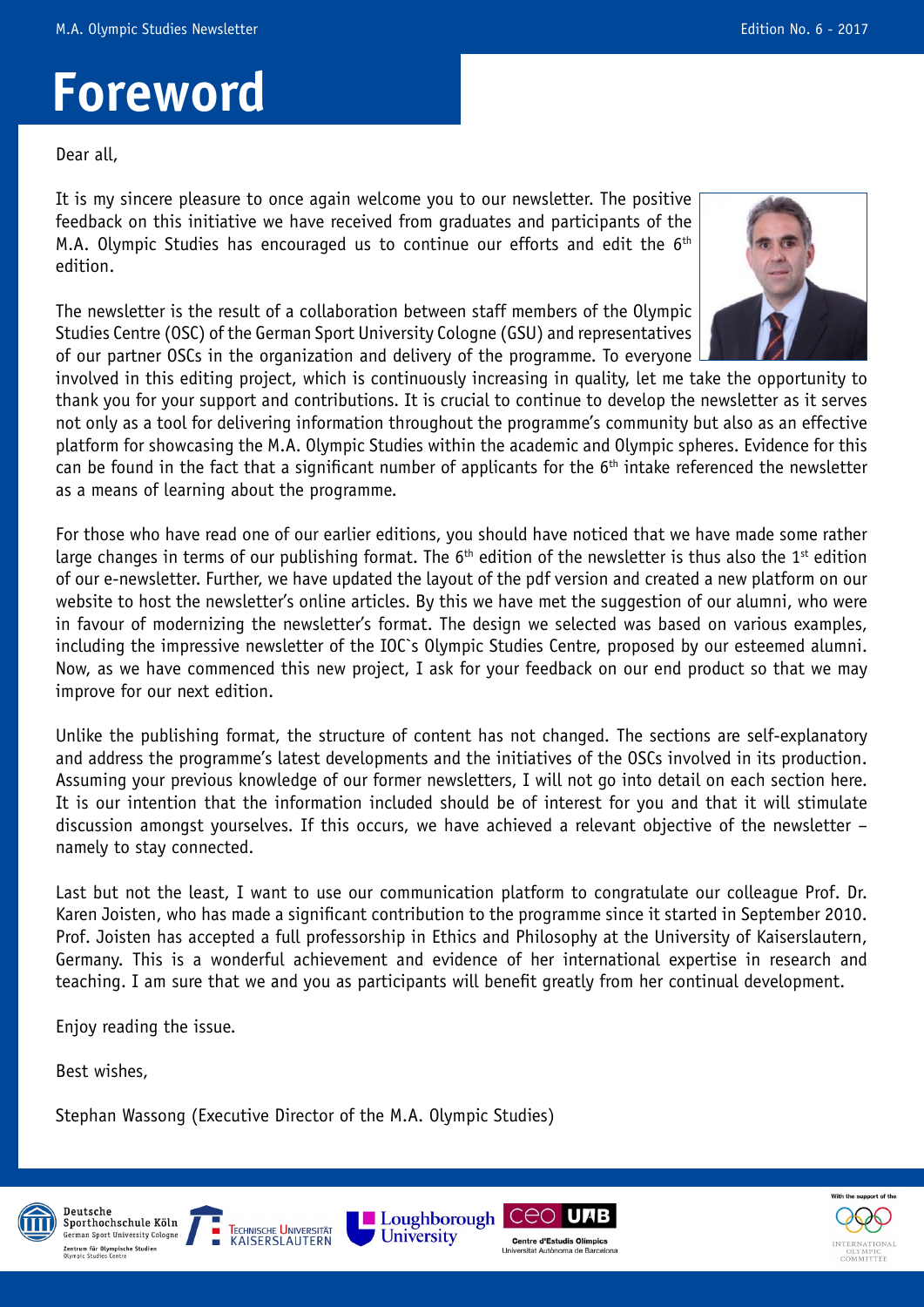### **Latest News**

The participants of the 5th Intake of the M.A. Olympic Studies came together for the third time at the OSC Cologne's partner institution the Autonomous University of Barcelona on 17 – 23 September 2017. Led by Prof. Dr. Emilio Fernández Peña, Director of the OSC at the Autonomous University of Barcelona (CEO-UAB), the participants undertook the module week *Media and Commercialization of the Olympic Games*. The support offered both by Prof. Fernández Peña and his team alongside the historic setting of the city and its Olympic roots provided a great learning environment for all those in attendance. Combining both theoretical and practical aspects to the programme, the teaching team on the module consisted of Prof. Fernández Peña, Ms. Berta Cerezuela, José Ramón Díez, Television producer for the Opening Ceremonies of the Olympic Games, and Laura Antoñana from the IOC.



5<sup>th</sup> intake participants in Barcelona

### **Ongoing Financial Support of the IOC**

The M.A. Olympic Studies has been granted a continuation of its ongoing financial support provided by the IOC for the years 2017 and 2018. We would like to thank Thomas Bach, IOC President, and Marcus Hausen, Head of the Executive Office of the IOC President, for the IOC's continual support. In addition to this, the IOC has allocated the M.A. nine Olympic Solidarity scholarships to cover tuition fees and/or expenses for travelling and accommodation. Prof. Dr. Stephan Wassong, who is Director of the OSC and has overseen the development of the

**3<sup>rd</sup> On-Site Module Week of Intake 5** study programme since its foundation in 2010, is delighted by the news of this further collaboration with the IOC, whereby the respective funds will make a significant contribution to the development of the programme. Appreciation must be given to Nicole Girard-Savoy and Nils Holmegaard of the IOC's Olympic Solidarity department and Nuria Puig, Manager External Relations and Academic Programmes of the IOC's OSC in Lausanne, for supporting and promoting the programme.

### **6th Intake Starting in February 2018**

The application process for the  $6<sup>th</sup>$  intake of the M.A. Olympic Studies saw the highest interest in the study programme to date. The Programme Management received a total of 55 applications from prospective students worldwide, which shows the growing international reputation of the programme. The admission board had to undertake a detailed admission process and selected 27 high-profile participants for the  $6<sup>th</sup>$  intake. As in previous intakes, the group of participants is very international. We are looking forward to welcoming participants from Africa (12), Asia (5), North America (3), South America (2) and Europe (5). The first module of the  $6<sup>th</sup>$  intake will take place in Cologne between 26 February and 3 March 2017. The contents will be delivered by Prof. Dr. Norbert Müller and Prof. Dr. Karen Joisten.



Development of Application and Student Numbers

#### **[www.dshs-koeln.de/index.php?id=13256](http://www.dshs-koeln.de/index.php?id=13256)**

[Open Latest News and Graph in Browser](http://diagorasjournal.com)











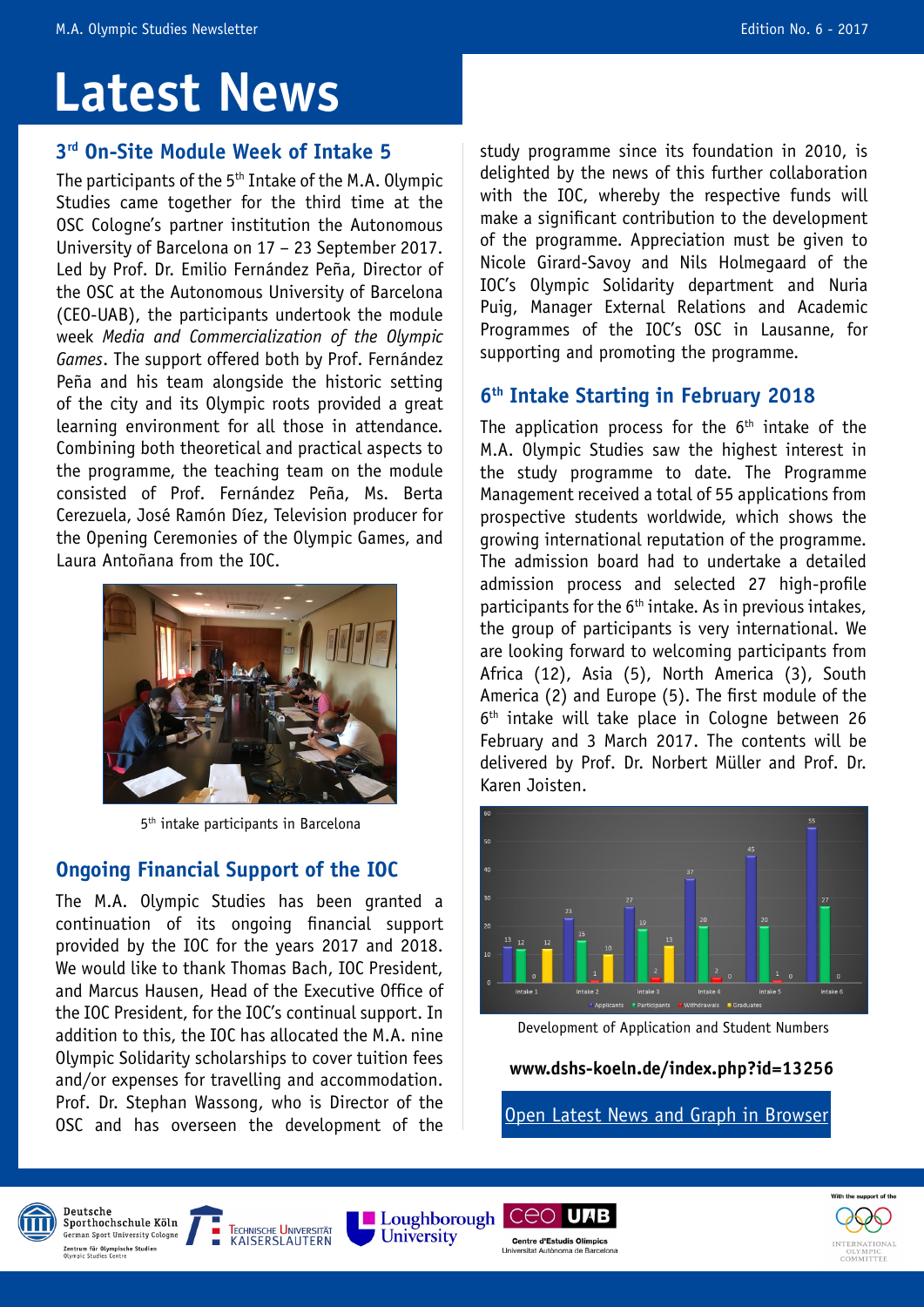### **OSC Cologne News**

### **International Olympic Academy: Postgraduate and Young Participants Sessions**

Since 2012, Prof. Dr. Stephan Wassong has been invited to give regular lectures at the International Olympic Academy (IOA). This has meant that he has been able to continue the long-standing tradition of professors from the GSU lecturing at the IOA since its foundation and development in the 1960s. The topic of this year's sessions of the Young Participants (June 2017) and Postgraduates (September 2017) dealt with the multifaceted teaching and research field of Good Governance and the Olympic Movement. Prof. Wassong lectured in both sessions on this topic and analyzed, amongst others, the current doping crisis in top-level sport. The Young Participants Session also saw Franziska Heinrichsmeier and Wiebke Arndt, two students from the GSU, participate on recommendation of the Olympic Studies Centre. For the Postgraduate Session, this was Annett Chojnacki-Bennemann.



Participants of the IOA Young Participants Session

### **12th International Session for Educators of Higher Institutes of Physical Education**

From 25 May – 1 June 2017, the OSC Cologne's Rory Flindall participated in the  $12<sup>th</sup>$  International Session for Educators of Higher Institutes of Physical Education at the International Olympic Academy, Greece. Under the topic of "Olympism and Governance", the Session brought together delegates from across the globe to discuss

**TECHNISCHE UNIVERSITÄT** 

**KAISERSLAUTERN** 

matters pertaining to good governance, the role of Olympism within the Olympic Movement today, and contradictions present between corruption and implementing Olympism and the Olympic Values. Commencing the Session, Michael Fysentzidis, President of the International Olympic Academy, addressed the congress and opened the floor to WADA President Sir Craig Reedie to deliver a speech on "Zero tolerance on doping in Sport: What we have learned from the fight against doping". Over the next days, the Session heard from numerous experts from within the field, participated within a workshop organized by the IOC on the Olympic Values Education Programme, conducted group work on possible initiatives to promote good governance, and witnessed participant presentations. Contributing to Session, Rory Flindall delivered a presentation on the findings of his master's thesis "More than a Festival: Analysing Opinion-Forming Sports Journalists' Perceptions of Olympism and the Olympic Movement".

### **GSU Team Takes Part in Olympia Seminar in Olympia/Greece**

For the tenth time the sport scientific Olympia seminar of the German Olympic Academy took part from the 2 to 10 September 2017 – once again hosted by the International Olympic Acadamy in Olympia/Greece. In the framework of this study trip – which also involved a visit to Athens as well as to ancient competition and excavation sites – a multifaceted and interdisciplinary discourse about historic and current questions regarding the Olympic movement was held. Once again, the GSU took part with a group of students, accompanied by Dr. Ansgar Molzberger from the Institute of Sport History/Olympic Studies Centre – they were part of 80 participants from ten universities. The students from the GSU were Dorian Aust, Anna Crumbach, Michael Johann, Johannes Klamet, Dina Klingmann, Eva Kotschi, Luise Kropff, Maria Schmidt, Caroline Tisson and Isabella Zillober. In their courses they addressed the topic "Trend sport as a part of the competitive program of the Olympic Games".









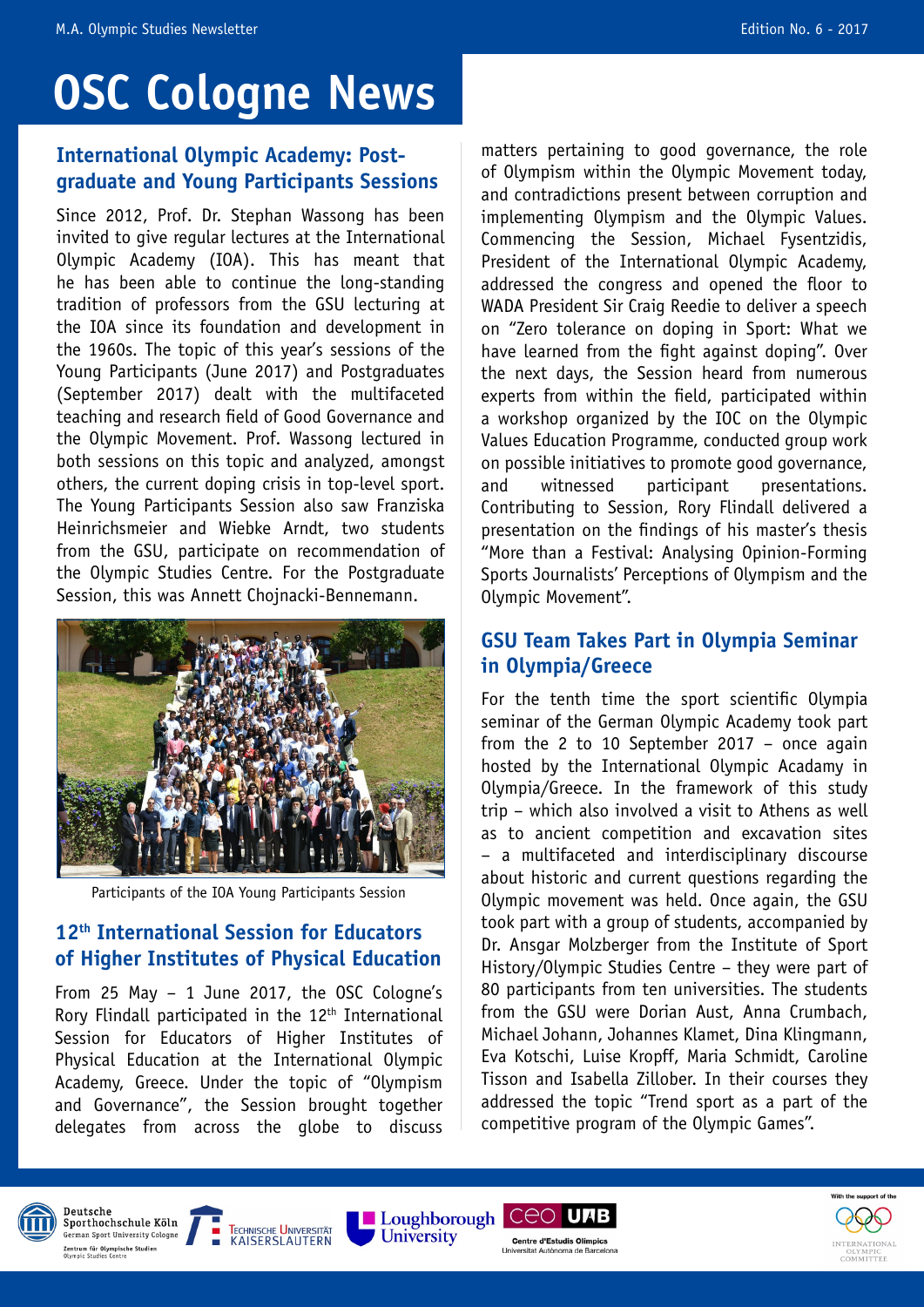#### **Destination Olympia**

The German Sport University Cologne is closely linked with the foundation of the International Olympic Academy (IOA) and the development of its profile in teaching and research. The publication *Destination Olympia. The Archeological Site and Olympic Studies from the Perspective of the German Sport University Cologne* (2017) analyses the educational initiative's evolution. This is accomplished through the publication drawing on support from documents and images, of which most were previously unknown to the academic world. The sources belong to the vast archive collections of the Olympic Studies Centre of the German Sport University Cologne. The authors of the book are Prof. Dr. Stephan Wassong, Dr. Ansgar Molzberger and Caroline Meier. "Destination Olympia" was presented to the Dean of the IOA, Prof. Dr. Kostas Georgiadis, on the occasion of the opening of the  $57<sup>th</sup>$  Young Participants Session of the IOA in June 2017.



### **South African Journal for Research in Sport, Physical Education and Recreation**

Since 2014, the OSC Cologne has supported the establishment and development of an OSC at the University of Johannesburg, South Africa. Within the scope of this collaboration, a special edition of the *South African Journal for Research in Sport, Physical Education and Recreation* (Vol 39 (1:2) 2017) was published in August 2017. Staff members from both OSCs collaborated as guest editors as well as contributing interesting articles. From the OSC of the GSU, these included Rory Flindall and Prof. Dr. Stephan Wassong's *More Than A Festival: Analysing Opinion-Forming Sports* 



*Journalists' perceptions Of Olympism and The Olympic Movement* and Dr. Jörg Krieger's *`We don`t want to be pushed by outsiders`: The International Association of Athletics Federations` attempts to re-admit South Africa to the global athletic stage*.

#### **Symposium "Sport Development and Olympic Studies – Past, Present, Future"**

The OSC Cologne in collaboration with the Institute of European Sport Development and Leisure Studies of the GSU was honored to host the symposium "Sport Development and Olympic Studies – Past, Present, Future" on 10 July 2017. This academic gathering was the latest in a long line of successful initiatives which have transpired from the tripartite relationship between the GSU, the University of Western Ontario, London (Canada), and Victoria University, Melbourne (Australia). Further progressing the now approaching eight year collaboration (established November 2009), the symposium aimed to strengthen the ties between the three partnering universities and stimulate future research activities in the multidisciplinary field of the socio-cultural study of sport. One way by which this aim has already been addressed is that of the event's contents. The symposium's nine contributing lecturers presented the first results of their current research on the above theme; with the completed findings to be published in 2018 in a Special Issue in the internationally recognized scientific journal, *The International Journal of the History of Sport*.





Loughborough CEO UAB Centre d'Estudis Olímnics

inna

*University* 

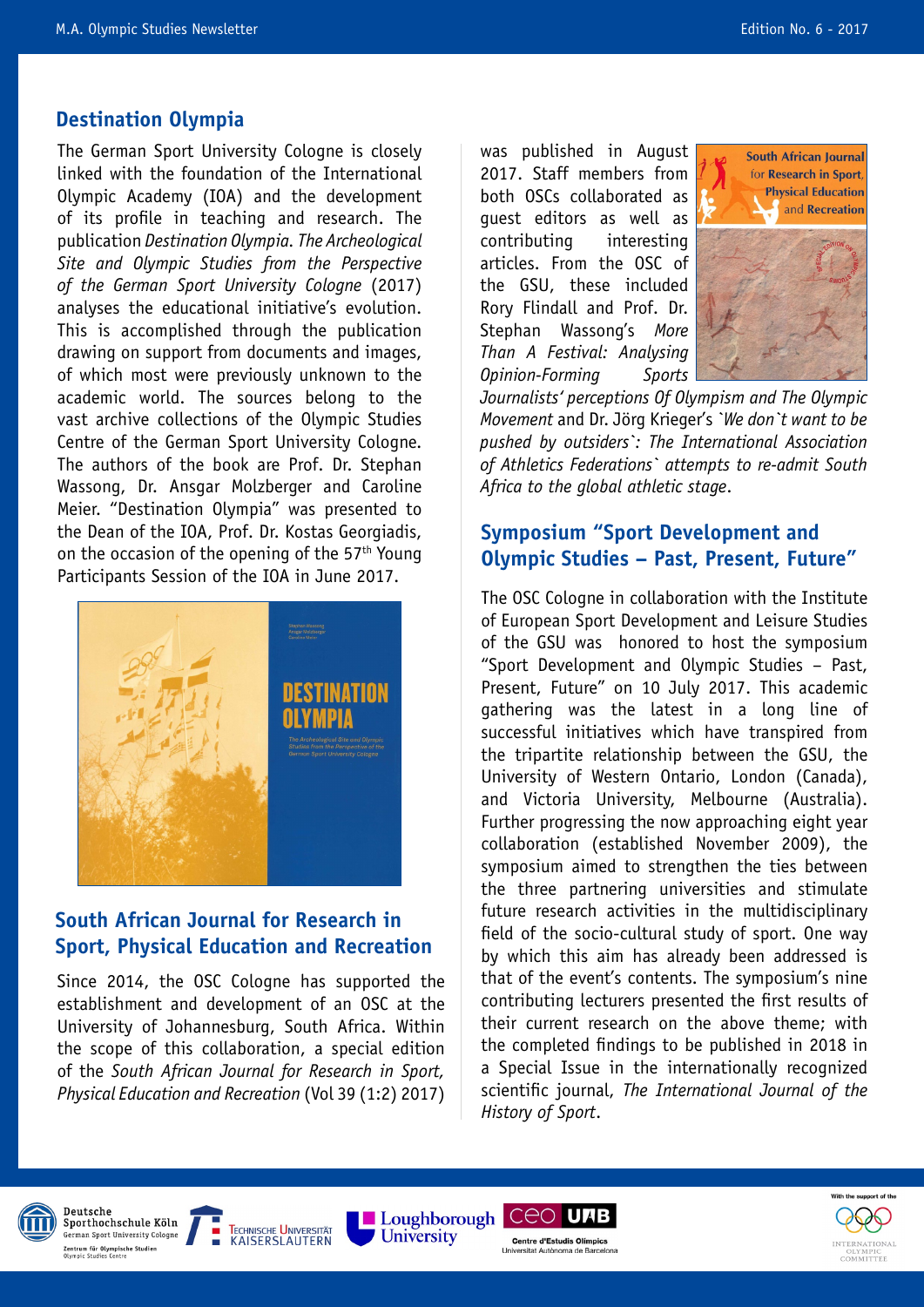#### **Japanese – German Business Association**

Prof. Dr. Stephan Wassong was invited by the Japanese – German Business Association to deliver a keynote speech at the traditional Asa no Kai event held at the Commerzbank Arena in Frankfurt on 26 October 2017. The specific reason for his invitation



was that they desired his Olympic expertise on account of the upcoming Olympic Games to be held in Tokyo in 2020. Prof. Wassong spoke to an audience of 45 people on the commercialization of the Olympic Movement and information as to how the International Olympic Committee distributes its income generated through the sales of broadcasting rights and its TOP-Sponsorship Programme among the International Sport Federations, National Olympic Committees, and Organising Committees for the Summer and Winter Olympic Games. In order to give an accurate depiction, Prof. Wassong did not overlook the critical aspects of the sporting system. This in particular led to some very interesting questions in the concluding discussions.

#### **Commission Week of the IOC**

The members of the 26 Commissions of the IOC met during the week of 5 to 12 November, 2017 in Lausanne. Prof. Dr. Stephan Wassong represented the OSC Cologne as member of the Olympic Education Commission. Together with Prof. Dr. Thierry Zintz from the Université catholique de Louvain, he presented the project proposal of an evaluation of Degree Programmes, Courses, Seminars and Workshops on Olympic Studies. The project was well-received by the other members of the Olympic Education Commission and its Chair Barry Maister (IOC member in New Zealand). Francis Gabet, Director of the IOC`s Olympic Foundation for Culture and Heritage, offered support to the project as well. As President of the Comité Internationale Pierre de Coubertin and member of the Commission for

Culture and Heritage, Prof. Dr. Norbert Müller, who collaborates with the OSC of the GSU very closely, was also in attendance. Both the Olympic Education and Culture and Heritage Commissions constitute ideal platforms for discussion on the educational value of the M.A. Olympic Studies offered by the OSC of the GSU in collaboration with other OSCs at European and international universities.

### **OSC Barcelona News**

### **FC Barcelona and CEO-UAB Launch Sport Communications Lab**

The Centre d'Estudis Olímpics i de l'Esport of the Universitat Autònoma de Barcelona (CEO-UAB) along with FC Barcelona have jointly created the Sport Communication Lab, a centre for the study and dissemination of sports and its implications in communication, economy and other social phenomena such as violence. The centre will begin its activity next year.

#### **Jose Gila Presents his Thesis**

Jose M. Pardo Gila presented his thesis dissertation "The Olympic ecosystem on Facebook during the Rio 2016 Olympic Games: actors, contents and user participation" on 7 November 2017.



Jose M. Pardo Gila

The thesis was supervised by Prof. Dr. Emilio Fernández Peña, within the doctoral studies program of the Department of Audiovisual Communication and Advertising. The work received the highest qualification 'excellent cum laude'.

Jose Gila is member of the research group at the Centre d'Estudis Olímpics i de l'Esport (CEO-UAB).









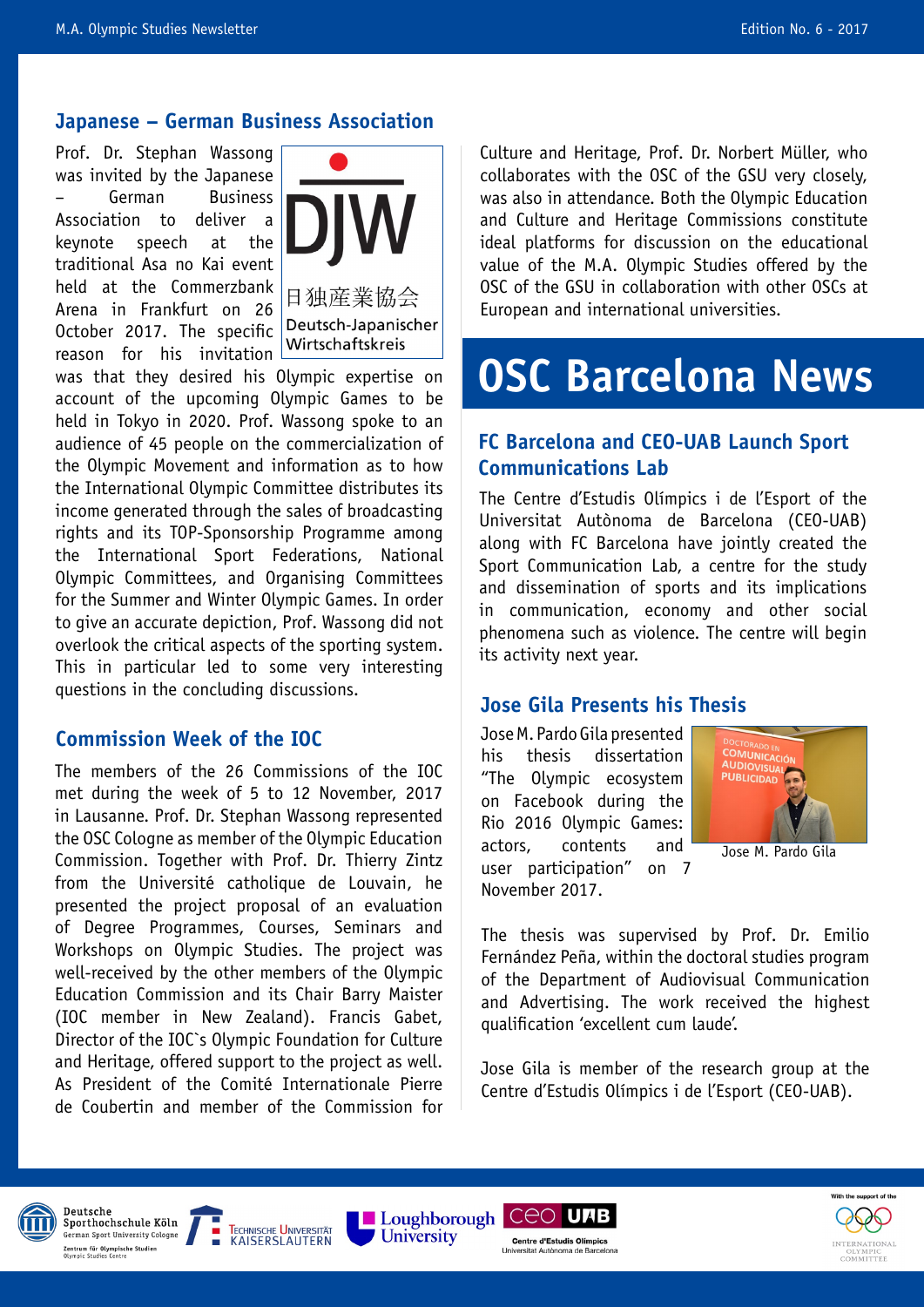### **OSC Canterbury News**

### **New Master in Management in Communication and Sponsorship in Sports Organizations**

The comprehensive communication strategy of a sports organization is intimately linked to the attainment and maintenance of sponsors. This Master's degree has been jointly driven by the Centre d'Estudis Olímpics i de l'Esport (CEO-UAB) and Barça Innovation Hub, a knowledge platform created by FC Barcelona, along with the best academic training centres of the world. Prof. Dr. Emilio Fernández Peña is the executive director of this master programme.

The programme´s objectives are:

Train managers of communication in sports organizations with a global and complex vision of the communication relationships in the sport context.

Prepare managing supervisors to be able to create, maintain and evaluate sports sponsorship programmes for sport entities or sport events.

Qualify professionals that master the specific ways to communicate in social media, being able to analyze the success of their initiatives and promote new strategies in the sports field.

*Report compiled by the Centre d'Estudis Olímpics i de l'Esport of the Universitat Autònoma de Barcelona*



**Centre d'Estudis Olímpics** Universitat Autònoma de Barcelona

### **Activities in 2017**

The Mission of the New Zealand Centre for Olympic Studies (NZCOS) is to foster the critical understanding of Olympism and the Olympic Movement, particularly as this understanding may contribute to the enrichment of the human experience. To foster this mission the Olympic Studies Centre, German Sport University Cologne and the New Zealand Centre for Olympic Studies (NZCOS), University of Canterbury, New Zealand have agreed to cooperate and work together in their areas of mutual interest. Some of the recent academic activities of the NZCOS are recorded below.

Once again 2017 has been a busy year with some significant achievements. In the last newsletter it was reported that the NZCOS had collaborated with Professors Roland Naul (Germany), Deanna Binder (Canada), and Antonin Rychtecky (Czech Republic) to publish, through Routledge, an edited monograph entitled *Olympic Education: An International Review*. This book is now on the market and is a comprehensive analysis of Olympic education throughout the world. It consists of 28 chapters and makes in depth reviews of 21 national Olympic education case studies.

In addition to NZCOS staff being involved in the above, a selection of other scholarly publications include: Culpan I. and Stevens S. (2017) Olympism, physical education and attitudes and values: what do graduating teachers in Aotearoa, New Zealand know and understand? *Asia-Pacific Journal of Health, Sport and Physical Education* 8(3): 259-272. http:// dx.doi.org/10.1080/18377122.2017.1345284. Culpan I. (2017) Criticality in physical education teacher education: Do graduating standards constrain and or inhibit curriculum implementation. *Australian Journal of Teacher Education* 42(7) http://dx.doi.org/10.14221/ajte.2017v42n7.6. Culpan I. (2017) Olympism, Constructivism and











Links

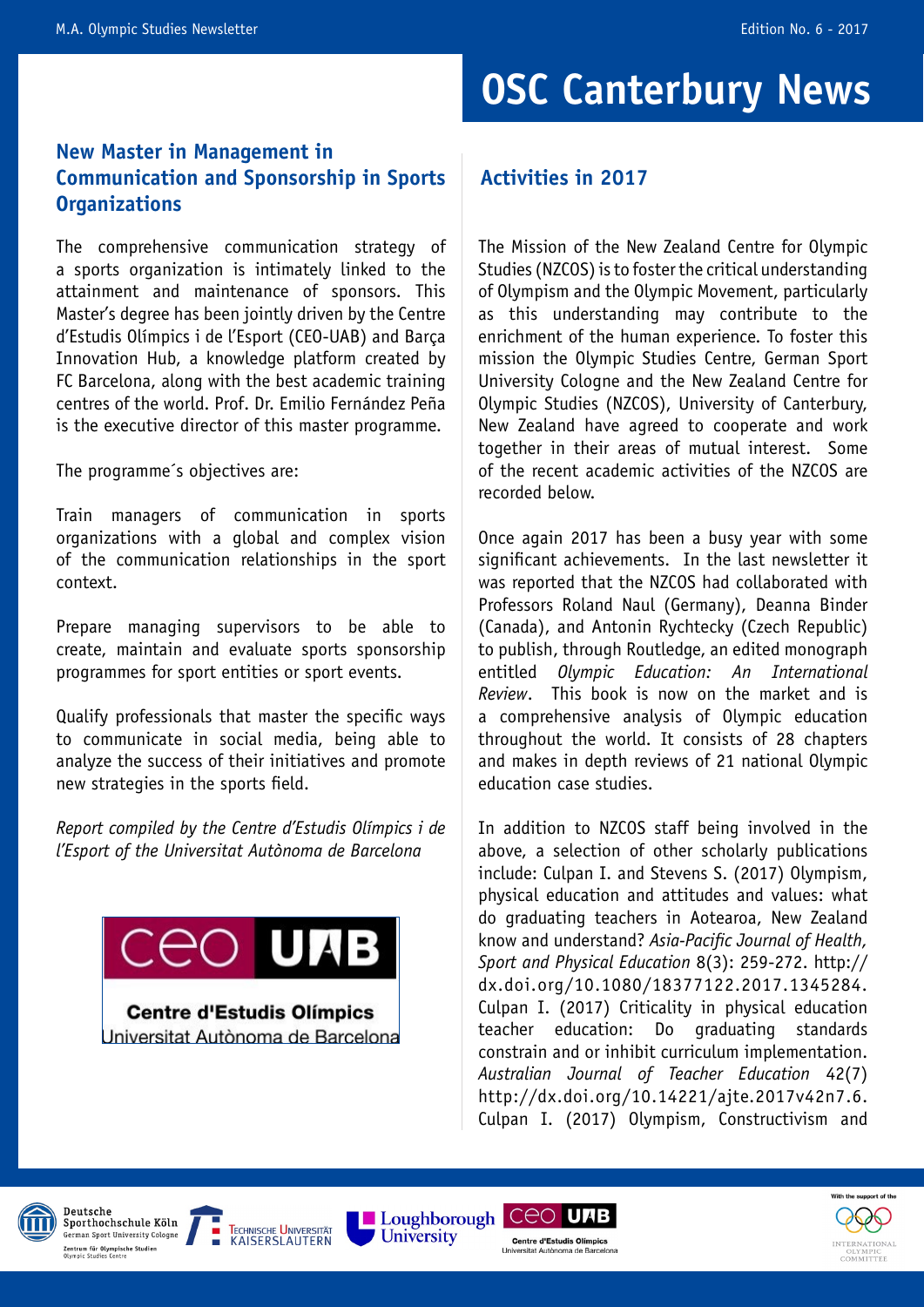Foucault's Technologies of Power: Governmentality at Work. *Diagoras: International Academic Journal on Olympic Studies* 1, 75-94. Culpan IG. (2017) Olympism, physical education and culturally responsive pedagogies. *South African Journal for Research in Sport Physical Education and Recreation*  39(7): 49-62. Culpan I., Cowan J., Fyall G., Lindsay H. and Stevens S. (2017) Primary school physical education in New Zealand: A need for realignment in a contested space. In Colella D; Anatala B; Epifani S (Ed.), *Physical education in primary schoolresearchers-best practice-situations*: 351-366. Italy: Pensa Multi Media and University of Foggia. Culpan I. (2017) New Zealand: Olympic and Olympism education. In Naul R; Binder D; Rychtecky A; Culpan I (Ed.), Olympic education: *An international review: 206-221. Oxfordshire: Routledge*.

Professor Ian Culpan was also invited to present at international conferences in Malaysia and Brazil and in 2018 will present at international conferences in Turkey, and Malaysia. In addition to these presentations the NZCOS was contacted by the USA based *Christian Science Monitor,* an international news organization that delivers thoughtful, global coverage via its website, weekly magazine, daily news briefing, and email newsletters, to provide comment on the recent Russian Drug Scandal.

The NZCOS, via an invitation by Professor Wassong, German Sport University Cologne, continues to teach into the international M.A. Olympic Studies programme. This is the third year that the NZCOS has been involved. This collaboration is a highly valued initiative and is the forerunner of other collaborations which are currently being developed between the two institutions. Once such development is the investigation into possible student and staff exchanges. More information on this will be released as developments mature. The NZCOS is also involved in the teaching of the International Olympic Academy and the University of Peloponnese Masters' in Olympic Studies programme taught at Olympia.

**TECHNISCHE UNIVERSITÄT** 

**KAISERSLAUTERN** 

The NZCOS congratulates Susie Stevens on completing her PHD. Susie is a wonderful supporter of the NZCOS and is an emerging scholar in the areas of physical education, Olympism and associated pedagogies. Susie Stevens was also the NZCOS representative in the International Olympic Academy's Post Graduate session in Olympia this year.

Finally Professor Ian Culpan has been invited to become a Scientific Advisor to the Foundation for Global Community Health, a social movement, endorsed by the United Nations to address young people's wellbeing on a global scale.

In closing it is important to acknowledge the interest, support and collaborative efforts of Prof. Dr. Stephan Wassong. The NZCOS values these efforts and helps us connect and contribute to the developing global network of Olympic studies.

*Report compiled by Professor Ian Culpan, Director of the New Zealand Centre for Olympic Studies, University of Canterbury, NZ.*



New Zealand Centre for Olympic Studies Putahi Akoranga Orimipia 0 Aotearoa

**Laughborough CEO UTB** 

Centre d'Estudis Olímnics

*University* 





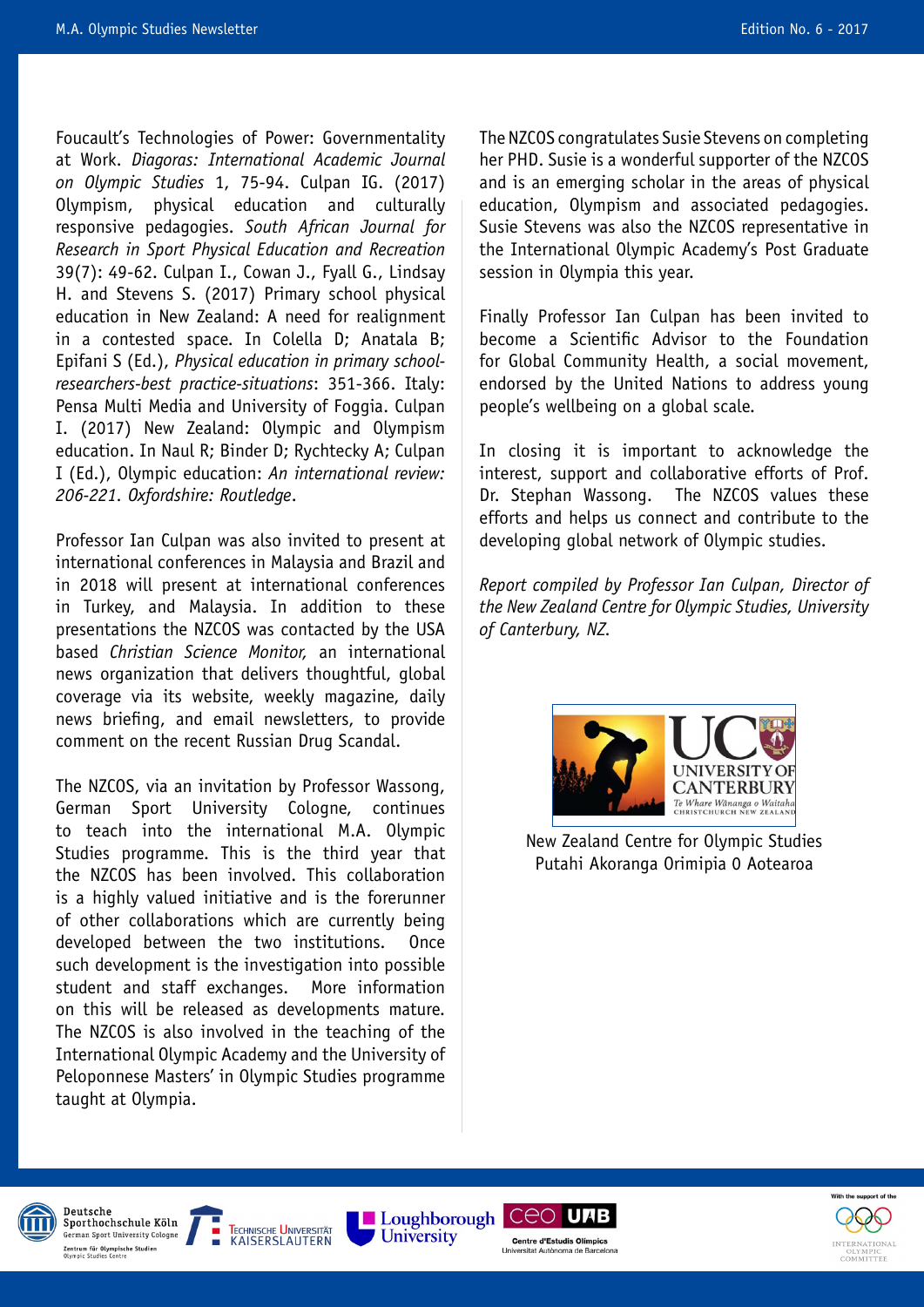### **Joint OSC News**

### **Diagoras: International Academic Journal on Olympic Studies**

The OSCs of the German Sport University Cologne, University of Canterbury and the Autonomous University of Barcelona (UAB) have founded the electronic journal Diagoras: International Academic Journal on Olympic Studies. The journal's publishers are Prof. Dr. Stephan Wassong (GSU), Prof. Dr. Ian Culpan (Christchurch) and Prof. Dr. Emilio Fernandez (UAB). The first edition has now been published and can be viewed or downloaded at www. diagorasjournal.com. The aim of the journal is to stimulate a critical interdisciplinary dialogue on the Olympic and Paralympic movement. In addition to numerous recognized authors from the international Olympic scientific community, contributions by junior scholars are also selected to be included in each edition. Accordingly, the article by Caroline Meier from the Institute of Sport History of the GSU on *The early relationship between UNESCO and the IOC: Considerations - Controversies - Cooperation* was selected to be published for the first edition. This article was part based on Caroline's master's thesis, of the same name, which was awarded the Young Researcher Award 2017 by the GSU.



**<www.diagorasjournal.com>**

[Open Journal Website in Browser](http://diagorasjournal.com)

### **Alumni Circle**

#### **Alumni Circle's Facebook Group is Online since September**

Since 23 September 2017 the Olympic Studies Alumni Circle has been online with their Facebook group. The international success of the M.A. Olympic Studies course has provided the Alumni Circle a communication challenge and after some great feedback from some very engaged Alumni it was decided that Facebook was the way forward. The Facebook group is intended to be a communication platform that connects the current participants as well as graduates from the Masters programme at the GSU. So if you are not already a member of the group, send an email to one of the OSAC board members. You can find the contact details on the M.A. Olympic Studies website.

As well as providing Alumni Circle members the opportunity to develop and maintain their network, the Facebook group also provides the chance to pick up tips on good articles, books and maybe even some interesting job advertisements – there is a flow of useful 'Posts' on the 23<sup>rd</sup> of every month (apart from December). The idea behind 'Posting' on the  $23<sup>rd</sup>$  of every month is of course to celebrate the birth of the modern Olympic Games on the 23 June 1894 at the Sorbonne in Paris. There is also the chance to get involved in the Alumni via the Facebook group. On 23 November and 23 January there will be a discussion about the 2018 OSAC reunion. The reunion is currently planned for September, in Cologne – the OSAC General Assembly will be in conjunction with the reunion. The eventual reunion activities and the finer details for the weekend will depend on the outcome of discussion groups as well as the OSAC Board meetings in December 2017 and March 2018.

The OSAC board continues to meet twice a year and the minutes from future meetings will be posted on the FB Group – allowing everyone to follow the steady development of the Alumni Circle.

*Report compiled by Michael Collins, OSAC Chairman*







University